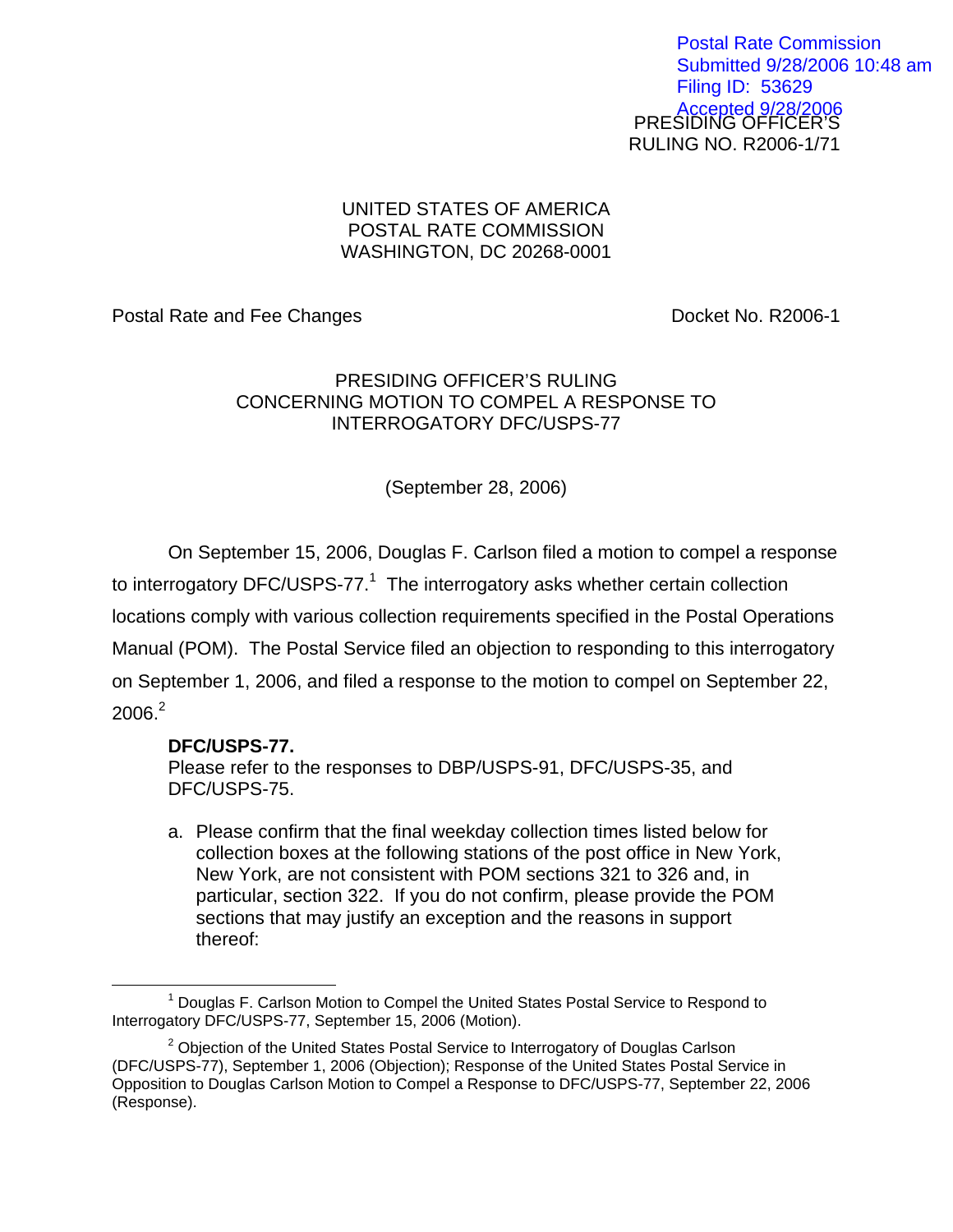| <b>Location ID</b>                     | <b>Station</b>                                          | <b>Street Address</b>                                 | Time                   |
|----------------------------------------|---------------------------------------------------------|-------------------------------------------------------|------------------------|
| 1000200016<br>1000200081<br>1000900005 | <b>Pitt</b><br>Knickerbocker<br><b>Peter Stuyvesant</b> | 185 Clinton Street<br>128 E Broadway<br>432 E 14th St | - Noon<br>Noon<br>1 PM |
| 1000300036                             | Cooper                                                  | 93 4th Ave                                            | 1 PM                   |

b. Please confirm that the final weekday collection times prior to 5:00 PM at all stations of the post office in Bronx, New York, except the Co-op Station at 3300 Conner Street are not consistent with POM sections 321 to 326 and, in particular, section 322. If you do not confirm, please provide the POM sections that may justify an exception and the reasons in support thereof.

Mr. Carlson's overall line of questioning explores Postal Service collection policy and compliance with that policy. He contends that the Postal Service's response to interrogatory DBP/USPS-91 provides one example of where exceptions to a specific collection policy requirement in the POM would be justified. Mr. Carlson submits that "[u]nderstanding the extent to which the Postal Service approves exceptions to stated policies or ignores stated policies is critical to understanding the policy." He argues that "if the Postal Service ignores a policy 25 percent of the time, the actual policy, for purposes of understanding the value of mail services that rely on collections, will be far different than if the Postal Service observes a policy 99 percent of the time." Motion at 2.

Mr. Carlson asserts that he posed interrogatory DFC/USPS-75 to seek other examples of conditions that might justify exceptions to collection policy. He contends that the Postal Service's response did not provide the examples he sought. Mr. Carlson states that he filed interrogatory DFC/USPS-77 with specific examples of apparent inconsistencies with policy and asked for confirmation that these examples are inconsistent with policy or an explanation of why exceptions might be justified. He believes that the examples cited in interrogatory DFC/USPS-77 are representative of the types of deviations that exist.

The Postal Service objects to interrogatory DFC/USPS-77 on the grounds of relevance, materiality, and undue burden. The Postal Service contends "no conclusion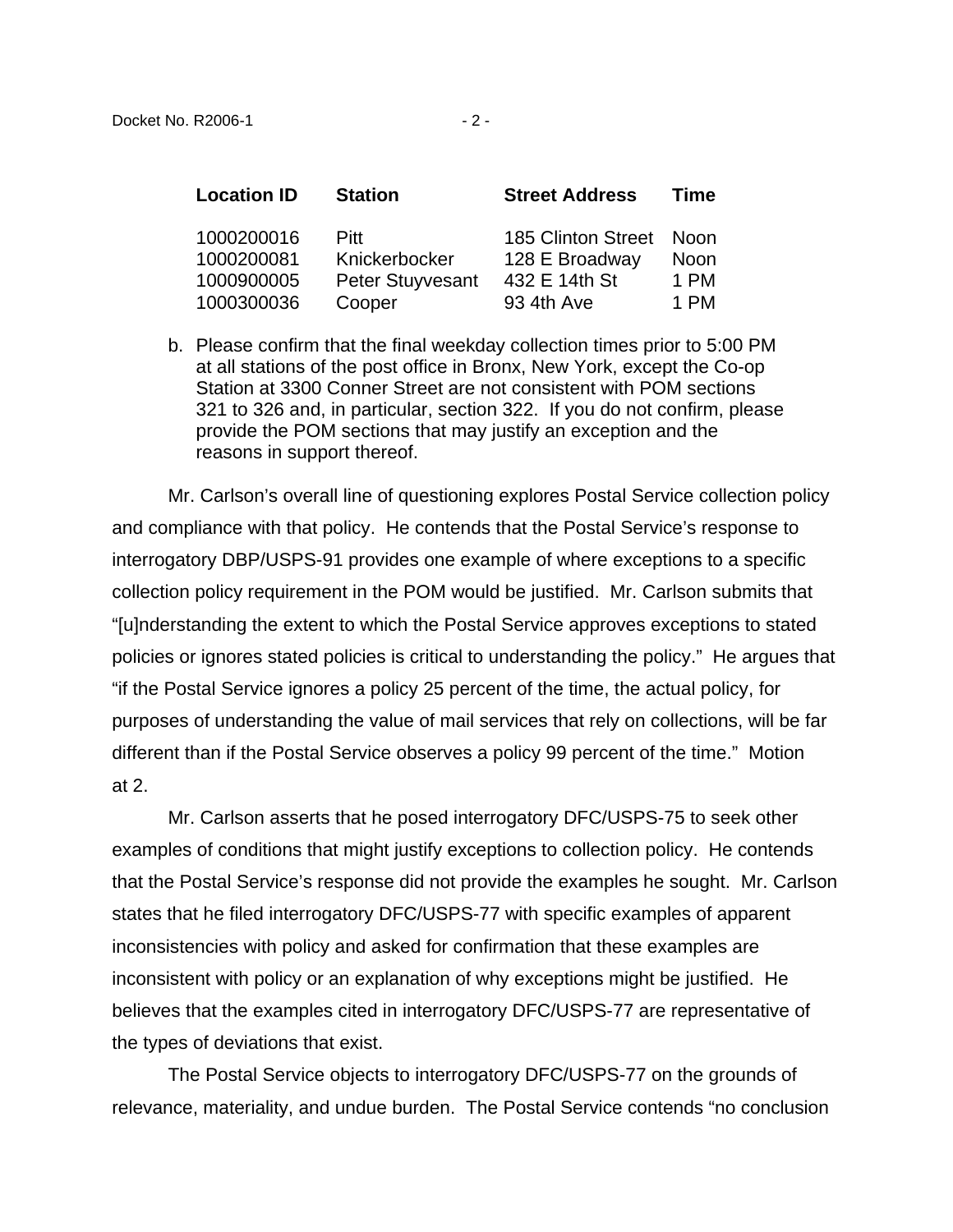1

relevant to ratemaking can be drawn from the ability or inability to establish that collection times on individual collection boxes are not in accord with POM guidelines." Objection at 2. The Postal Service reiterates "it is not collection policy that might matter, it is actual collection service." Response at 2.

Discussion. The Postal Service response to interrogatory DBP/USPS-91(a-d) affirms that specific sections of the POM represent Postal Service collection policy. $3$ However, the Postal Service notes that exceptions to the guidance in the POM should be expected. As one example, the Postal Service explains that post offices in some mountainous communities may be several hours from a processing plant. Because of this, a final collection time earlier than that specified by the POM may be required to handle the mail at the processing plant on that day. The Postal Service explains that POM § 313.1 "[a]rrange schedules consistent with requirements of the local community and timely handling of mail at the processing point" would take precedence in this example.

Mr. Carlson submitted interrogatory DFC/USPS-75 which asks if the distance of the post office from the processing plant or facility described in the response to DBP/USPS-91 is the "primary" condition for POM § 313.1 to take precedence over other POM sections, and to describe other conditions that would permit POM § 313.1 to take precedence over other POM sections. The Postal Service responded that no specific factor would be established as the primary condition in determining if an exception to POM instructions were justified, and that each case would be considered based on the circumstances involved. The Postal Service stated that it is not possible to anticipate or document all conditions that might require an exception.

In interrogatory DFC/USPS-35, Mr. Carlson sought information from the Collection Point Management System (CPMS). For every collection box in the database, Mr. Carlson requested the location ID number, box address, description of

<span id="page-2-0"></span> $3$  The Postal Service notes exceptions where the POM does not reflect policy concerning the operational changes to eliminate Sunday processing and Sunday collections, and the gradual reduction in holiday mail processing which obviated the need for holiday collections.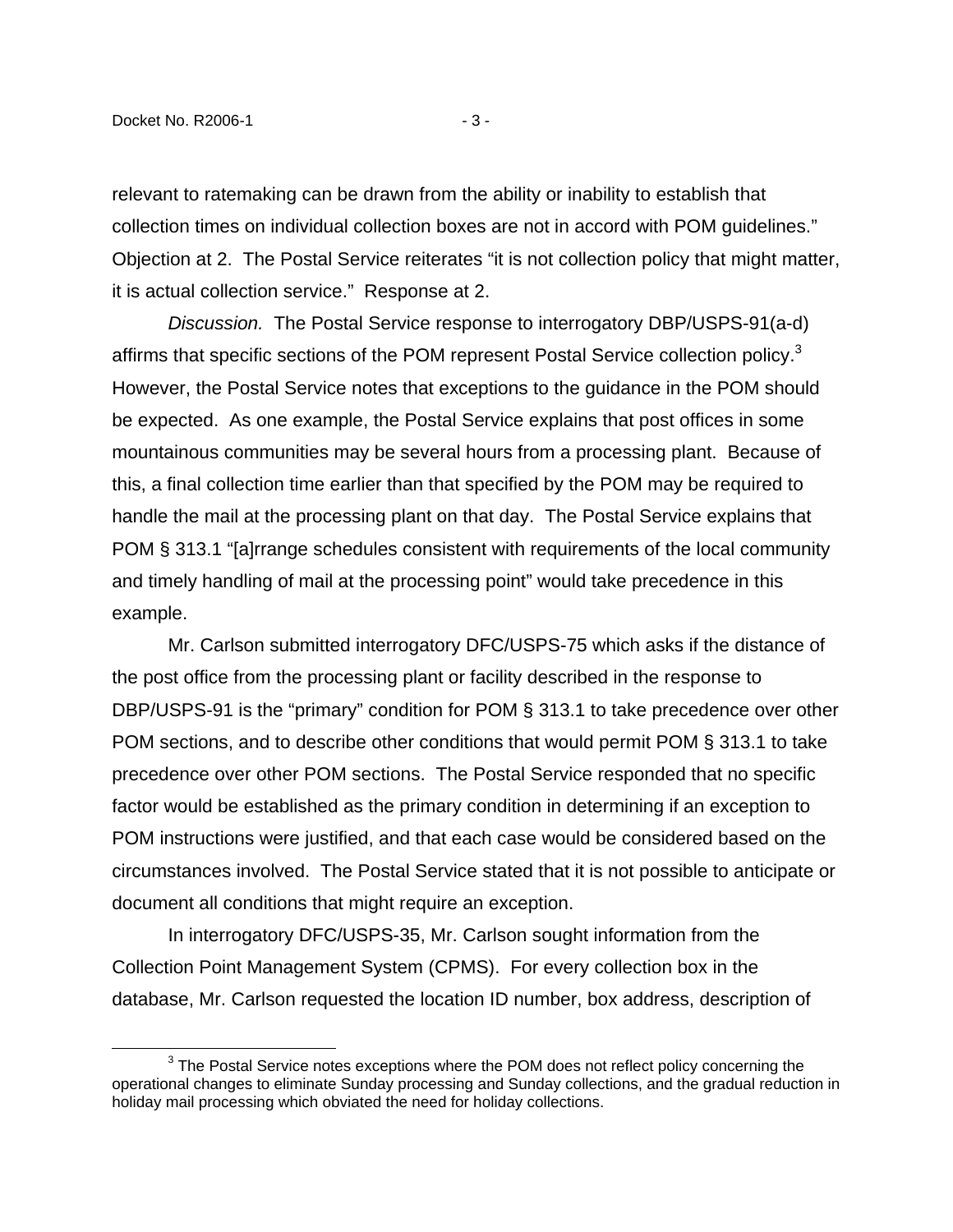$\overline{a}$ 

address, service class, type of box, area of box, posted weekday collection times, posted Saturday collection times, and posted holiday collection times. The Postal Service provided Excel files with the requested information pursuant to Presiding Officer's Ruling No. R2006-1/38 (granting a motion to compel). Mr. Carlson subsequently filed a copy of the database as DFC-LR-2.

The review of the lead-in questions to the discovery dispute concerning interrogatory DFC/USPS-77 indicate that the Postal Service has been responsive to the precursor interrogatories, even accepting that Mr. Carlson may not have received the response he expected to DFC/USPS-75. The line of questioning, in broad, general terms, seeks relevant information that can be used to evaluate the impact of collection service in regard to the value of service criteria of the Postal Reorganization Act. This is especially relevant to the analysis of First-Class Mail. Collection "policy" is relevant to this evaluation because it should provide a description of the "actual" collection service that is being provided.<sup>4</sup> It previously was determined that the POM is relevant as far as it is an indication of actual Postal Service policy. Presiding Officer's Ruling No. R2006-1/19 at 4. A demonstration of a significant deviation from policy on a national (or even a regional) level could cast doubt on what service is actually being provided, which could impact the value of service evaluation in this rate case.

Mr. Carlson already has been provided the information necessary to analyze the Postal Service's actual collection service from a national perspective with a focus on collection boxes. The CPMS data provided through the response to interrogatory DFC/USPS-35 includes the location and collection times for most collection boxes in the nation. This data can be analyzed to establish collection box parameters and patterns, and used to draw conclusions about the actual levels of collection service at the national level. The patterns and parameters established also can be used for comparison against stated policy, although this comparison is of quite limited value once actual knowledge of collection service is established.

<span id="page-3-0"></span> $4$  A stated policy is also important to inform mailers as to what service is to be expected.